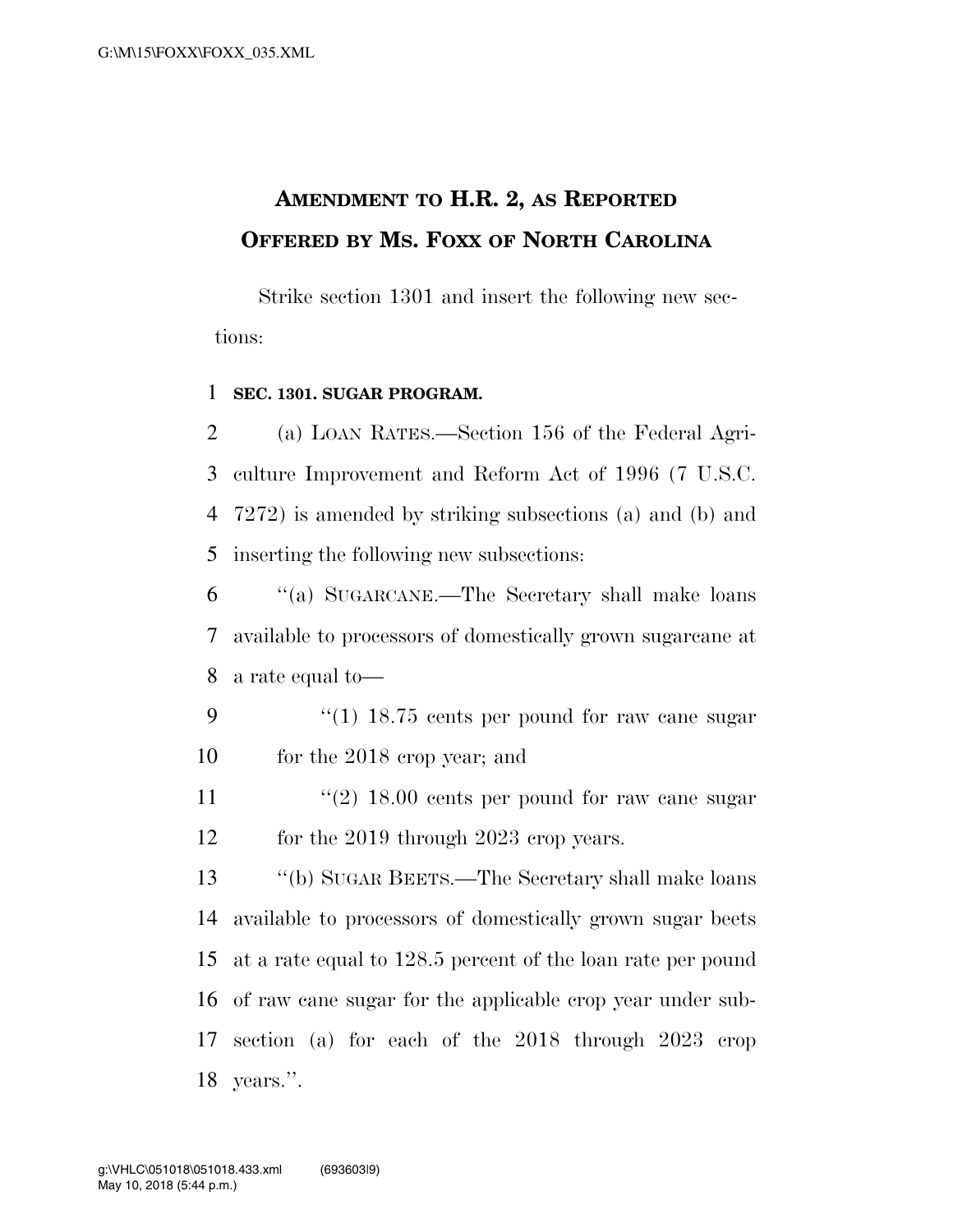(b) AVOIDING FORFEITURES WHILE ENSURING ADE- QUATE SUPPLIES AT REASONABLE PRICES.—Section 156(f) of the Federal Agriculture Improvement and Re-form Act of 1996 (7 U.S.C. 7272(f)) is amended—

 (1) in the subsection heading, by inserting ''WHILE ENSURING ADEQUATE SUPPLIES AT REA-SONABLE PRICES'' after ''FORFEITURES''; and

 (2) in paragraph (1), by inserting ''ensure ade- quate supplies of sugar at reasonable prices and'' after ''shall''.

 (c) EFFECTIVE PERIOD.—Section 156(i) of the Fed- eral Agriculture Improvement and Reform Act of 1996 (7 U.S.C. 7272(i)) is amended by striking ''2018'' and in-serting ''2023''.

### **SEC. 1302. FEEDSTOCK FLEXIBILITY PROGRAM FOR BIO-ENERGY PRODUCERS TERMINATION.**

 Section 9010 of the Farm Security and Rural Invest- ment Act of 2002 (7 U.S.C. 8110) is amended by adding at the end the following new subsection:

20 "'(c) TERMINATION.—The Secretary may not carry out the feedstock flexibility program under subsection (b) for the 2019 or subsequent crops of eligible commodities.''.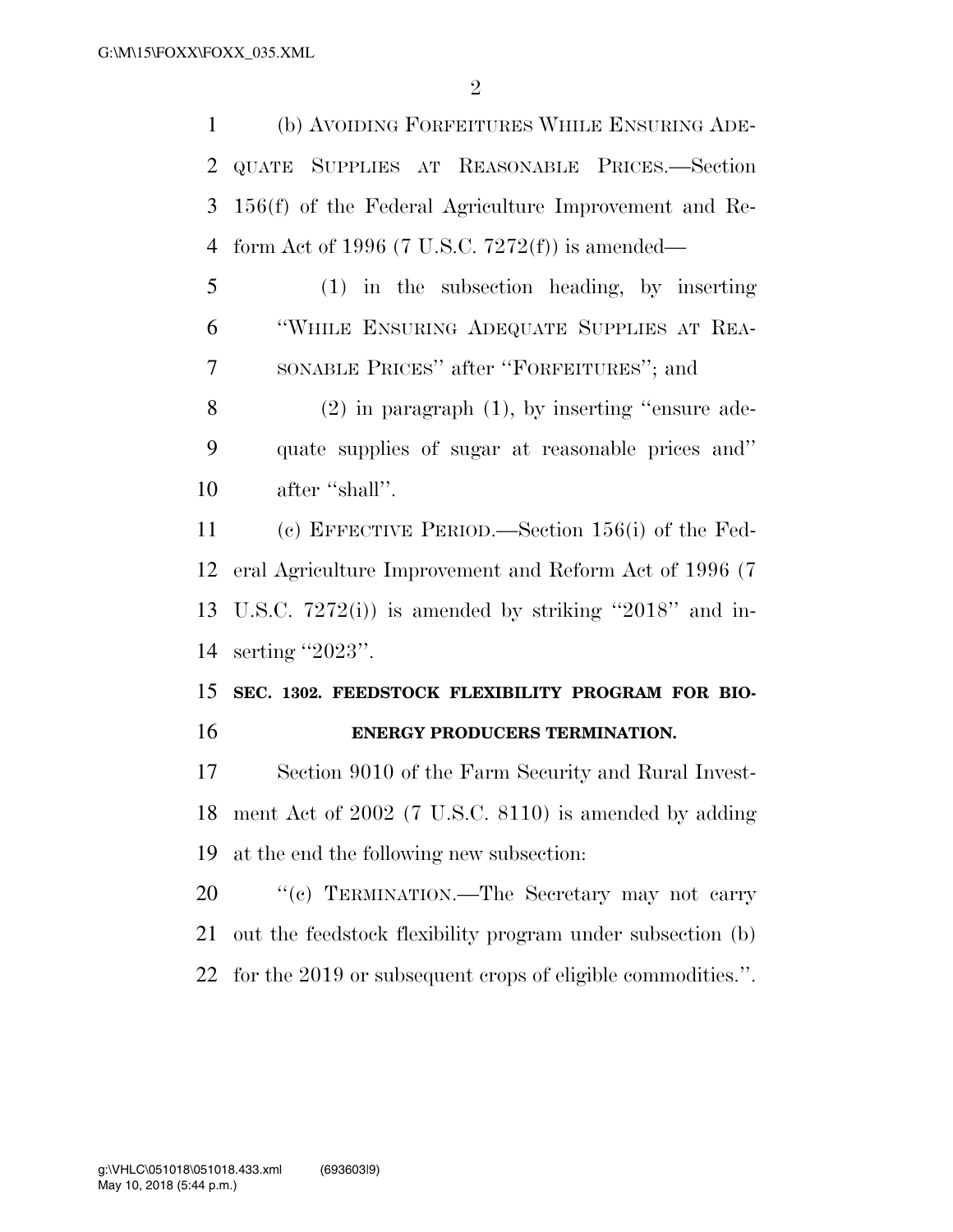#### **SEC. 1303. ADMINISTRATION OF TARIFF-RATE QUOTAS.**

 Part VII of subtitle B of title III of the Agricultural Adjustment Act of 1938 (7 U.S.C. 1359aa et seq.) is amended to read as follows:

### **''PART VII—SUGAR**

#### **''SEC. 359. ADMINISTRATION OF TARIFF-RATE QUOTAS.**

 ''(a) ESTABLISHMENT.—Notwithstanding any other provision of law, at the beginning of fiscal year 2019 and each fiscal year thereafter through the end of the effective period, the Secretary shall establish the tariff-rate quotas for raw cane sugar and refined sugar to provide adequate supplies of sugar at reasonable prices, but at no less than the minimum level necessary to comply with obligations under international trade agreements that have been ap-proved by Congress.

 ''(b) ADJUSTMENT AUTHORITY.—The Secretary shall adjust tariff-rate quotas established under subsection (a) in such a manner as to ensure, to the maximum extent practicable, that stocks of raw cane and refined beet sugar are adequate throughout the crop year to meet the needs of the marketplace, including the efficient utilization of cane refining capacity.

23 "(c) TRANSFER OF QUOTA SHARES.—

24 "(1) IN GENERAL.—The Secretary shall pro-mulgate regulations that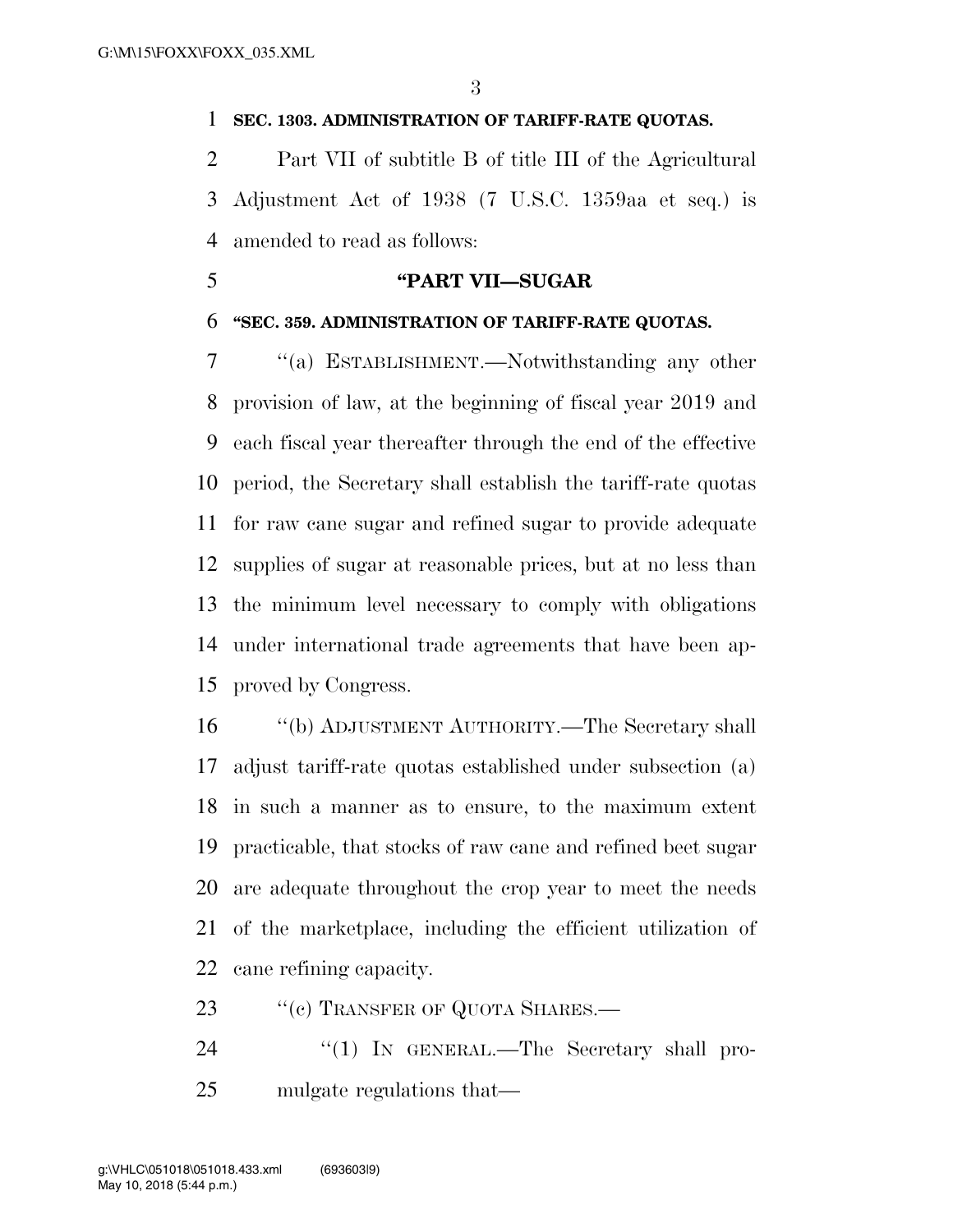''(A) promote full use of the tariff-rate quotas for raw cane sugar and refined sugar and ensure adequate supplies for cane refiners in the United States; ''(B) provide that any country that has been allocated a share of the quotas may tem- porarily transfer all or part of the share to any other country that has also been allocated a share of the quotas. ''(2) TRANSFERS VOLUNTARY.—Any transfer under this subsection shall be valid only pursuant to a voluntary agreement between the transferor and the transferee, consistent with procedures estab- lished by the Secretary. 15 "(3) LIMITATIONS ON TRANSFERS WITH RE-16 SPECT TO FISCAL YEAR.— 17 "'(A) In GENERAL.—Any transfer under 18 this subsection shall be valid only for the dura- tion of the fiscal year during which the transfer is made. 21 "(B) FOLLOWING FISCAL YEAR.—No transfer under this subsection shall affect the share of the quota allocated to the transferor or transferee for the following fiscal year.